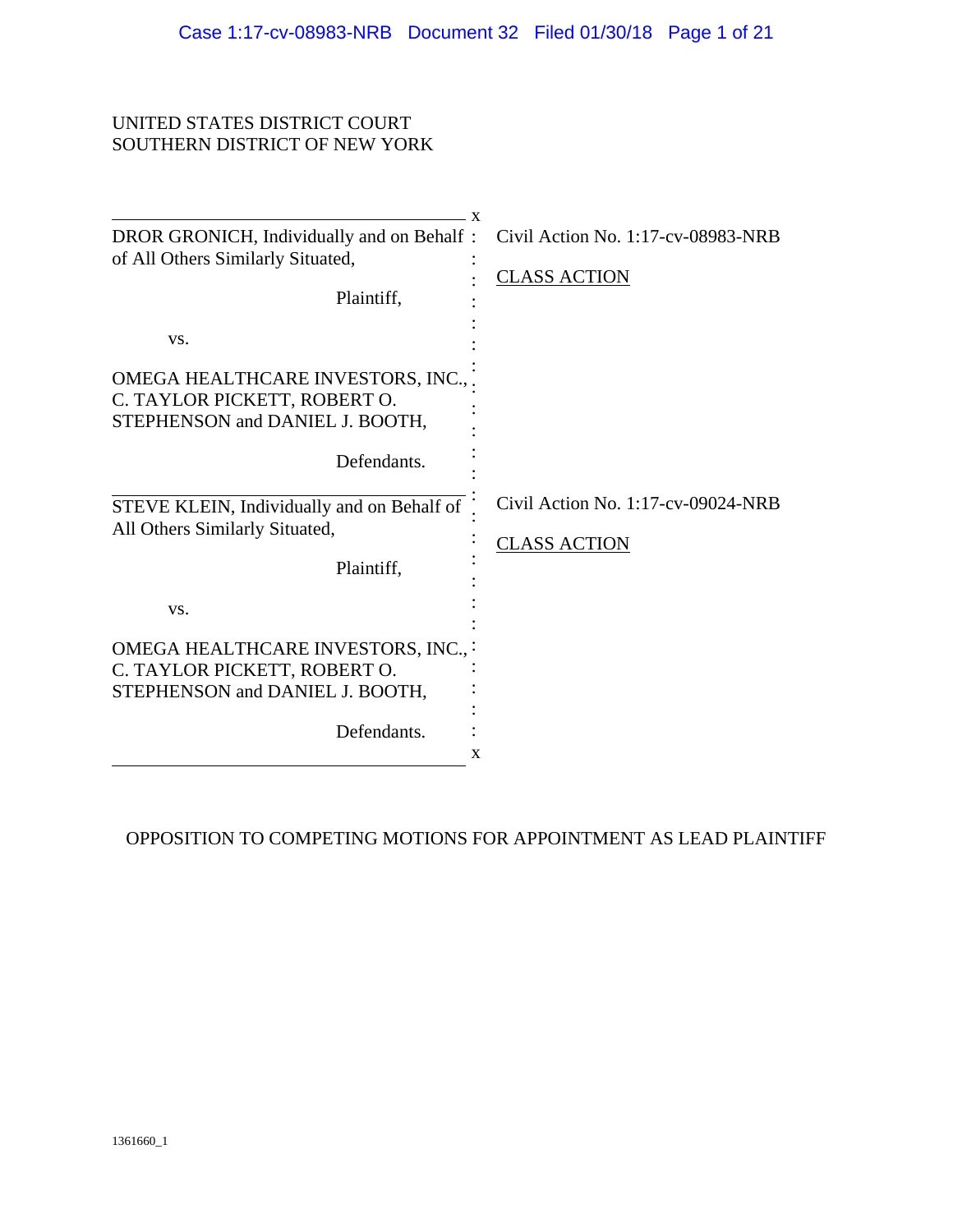# **TABLE OF CONTENTS**

### **Page**

| $\mathbf{I}$ . |           |                                                                                                                                  |  |
|----------------|-----------|----------------------------------------------------------------------------------------------------------------------------------|--|
| II.            |           |                                                                                                                                  |  |
|                | A.        | None of the Individual Movants Can Trigger the Most Adequate Plaintiff                                                           |  |
|                | <b>B.</b> | The Hannah Rosa Trust's Counsel Advocates a Flawed – and<br>Overwhelmingly Rejected – Method to Estimate Losses and Misleadingly |  |
|                | C.        |                                                                                                                                  |  |
|                | D.        |                                                                                                                                  |  |
|                |           |                                                                                                                                  |  |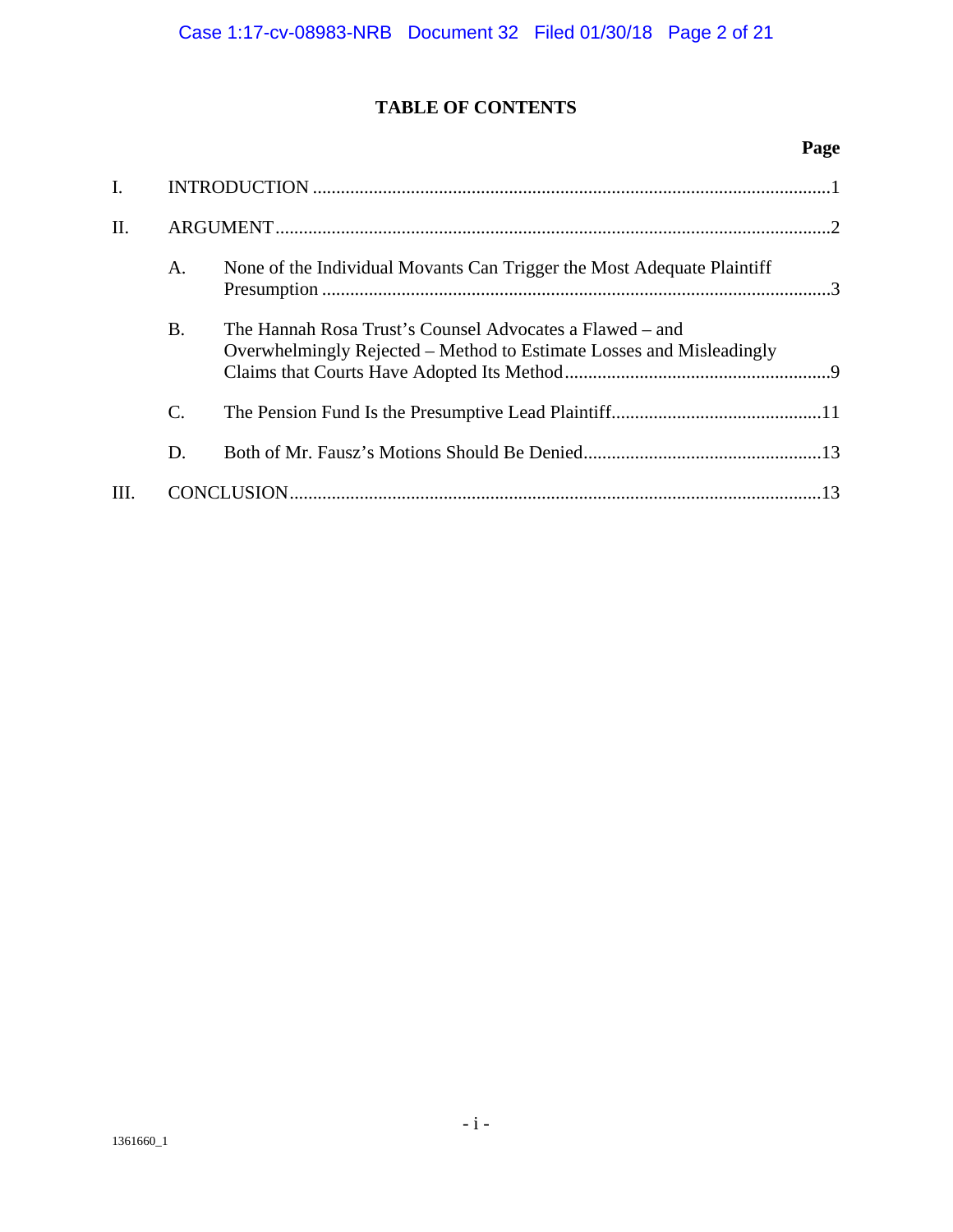# **TABLE OF AUTHORITIES**

## **Page**

# **CASES**

| Bowman v. Legato Sys., Inc.,                          |
|-------------------------------------------------------|
| Dura Pharm. v. Broudo,                                |
| Espinoza v. Whiting,                                  |
| Fialkov v. Celladon Corp.,                            |
| Glauser v. EVCI Ctr. Colls. Holding Corp.,            |
| In re Bally Total Fitness Sec. Litig.,                |
| In re Comverse Tech., Inc. Sec. Litig.,               |
| In re Conseco, Inc. Sec. Litig.,                      |
| In re eSpeed, Inc. Sec. Litig.,                       |
| In re Gentiva Sec. Litig.,                            |
| In re K-V Pharm. Co. Sec. Litig.,                     |
| In re Oxford Health Plans, Inc. Sec. Litig.,          |
| In re Vonage Initial Pub. Offering (IPO) Sec. Litig., |
| Juliar v. SunOpta Inc.,                               |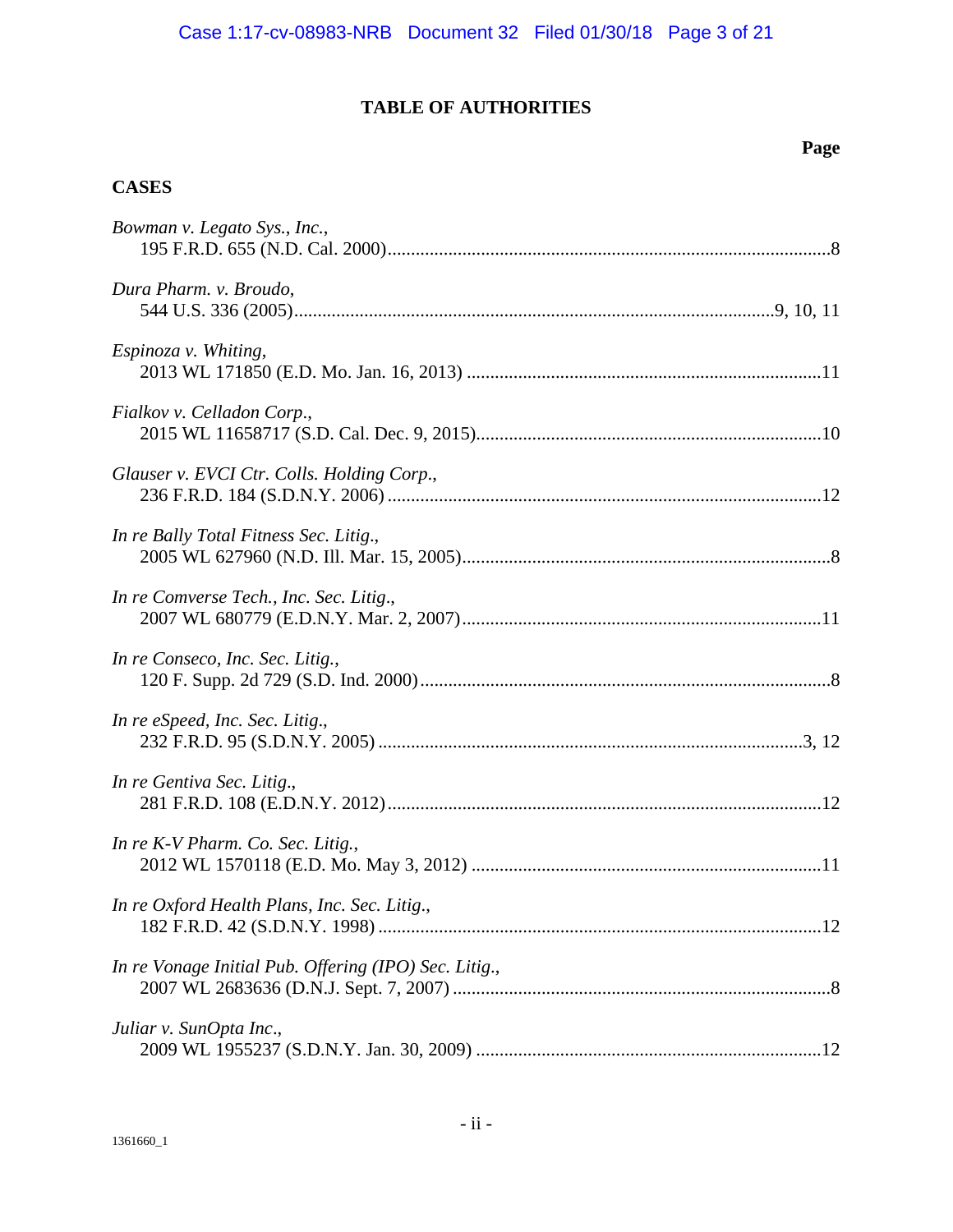# **Page**

| Malasky v. IAC/InteractiveCorp,                                                                                                                                                                                                                                                                                                     |
|-------------------------------------------------------------------------------------------------------------------------------------------------------------------------------------------------------------------------------------------------------------------------------------------------------------------------------------|
| Marjanian v. Allied Nevada Gold Corp.,                                                                                                                                                                                                                                                                                              |
| Perlmutter v. Intuitive Surgical, Inc.,                                                                                                                                                                                                                                                                                             |
| Pirelli Armstrong Tire Corp. Retiree Med. Benefits Trust v. LaBranche & Co.,                                                                                                                                                                                                                                                        |
| Prefontaine v. Research In Motion Ltd.,                                                                                                                                                                                                                                                                                             |
| Reitan v. China Mobile Games & Entm't Grp., Ltd.,                                                                                                                                                                                                                                                                                   |
| Sakhrani v. Brightpoint, Inc.,                                                                                                                                                                                                                                                                                                      |
| Sallustro v. CannaVest Corp.,                                                                                                                                                                                                                                                                                                       |
| Singer v. Nicor, Inc.,                                                                                                                                                                                                                                                                                                              |
| Tsirekidze v. Syntax-Brillian Corp.,                                                                                                                                                                                                                                                                                                |
| Xianglin Shi v. Sina Corp.,                                                                                                                                                                                                                                                                                                         |
| STATUTES, RULES AND REGULATIONS                                                                                                                                                                                                                                                                                                     |
| 15 U.S.C.<br>$87811 A0 (2)(R)(iv)$<br>$\sim$ 5 $\sim$ 5 $\sim$ 5 $\sim$ 5 $\sim$ 5 $\sim$ 5 $\sim$ 5 $\sim$ 5 $\sim$ 5 $\sim$ 5 $\sim$ 5 $\sim$ 5 $\sim$ 5 $\sim$ 5 $\sim$ 5 $\sim$ 5 $\sim$ 5 $\sim$ 5 $\sim$ 5 $\sim$ 5 $\sim$ 5 $\sim$ 5 $\sim$ 5 $\sim$ 5 $\sim$ 5 $\sim$ 5 $\sim$ 5 $\sim$ 5 $\sim$ 5 $\sim$ 5 $\sim$ 5 $\sim$ |

| <b>Federal Rules of Civil Procedure</b> |  |
|-----------------------------------------|--|
|                                         |  |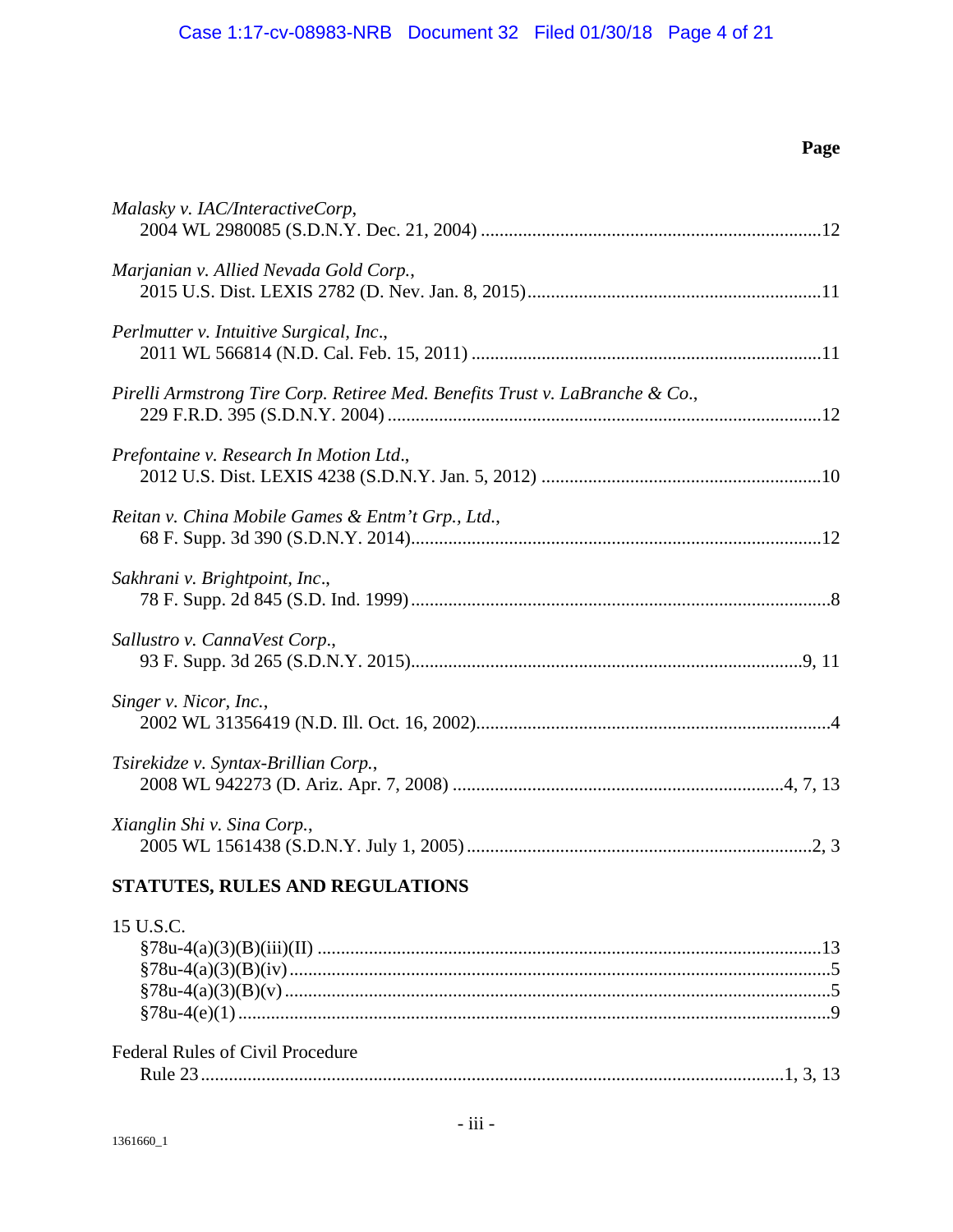# **Page**

# **LEGISLATIVE HISTORY**

| H.R. Conf. Rep. No. 104-369 (1995), |  |
|-------------------------------------|--|
|                                     |  |
|                                     |  |
| S. Rep. No. 104–98 (1995),          |  |
|                                     |  |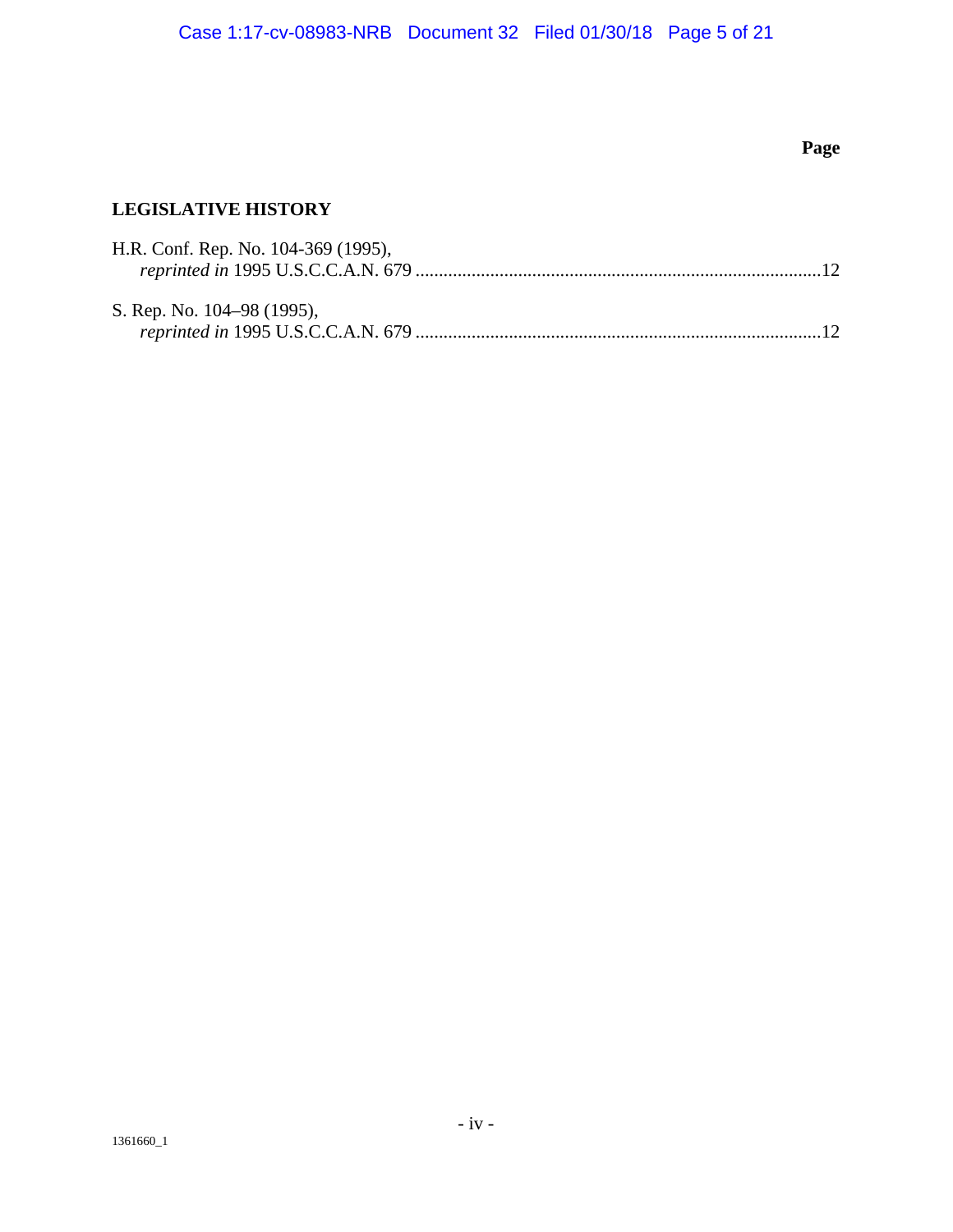### **I. INTRODUCTION**

Four remaining movants seek appointment as lead plaintiff pursuant to the Private Securities Litigation Reform Act of 1995 ("PSLRA").<sup>1</sup> Only one qualifies as the presumptive lead plaintiff: the Pension Fund. Indeed, as the only institutional investor that filed a motion, the Pension Fund is ideally situated to serve as lead plaintiff in this case.

The movant that initially claimed to have suffered the largest collective loss and unequivocally asserted that it satisfied the Rule 23 requirements – the Omega Investor Group – has perplexingly thrown its support behind The Hannah Rosa Trust, which arrived at its alleged loss by way of a flawed calculation that ignores the PSLRA. *See* ECF No. 25. This sudden turn of events raises the specter of undisclosed arrangements between counsel considering that, as asserted in their motions, the Omega Investor Group's collective loss was more than double The Hannah Rosa Trust's claimed loss. An undisclosed agreement between counsel is consistent with an arrangement the Omega Investor Group's counsel entered into earlier this month in connection with lead plaintiff motions pending in this Court that was revealed only *after* Judge Kaplan ordered "disclos[ure of] whether there are any agreements or understandings between or among the plaintiffs who withdrew or announced non-opposition" to the movant with the largest claimed loss.<sup>2</sup> That the withdrawal of the Omega Investor Group was a decision by and amongst counsel is also consistent with the fact

<sup>1</sup> The remaining movants are: Carpenters Pension Fund of Illinois (the "Pension Fund"); The Hannah Rosa Trust; Royce Setzer; and Glenn Fausz. *See* ECF Nos. 9, 12, 16, 22. Mr. Fausz also filed a motion as part of the Omega Investor Group (comprised of Mr. Fausz, Patricia Zaborowski, Hong Jun, Cynthia Peterson, and Simona Vacchieri), which withdrew its motion in support of The Hannah Rosa Trust's motion. *See* ECF No. 25.

<sup>2</sup> *See generally DeSmet v. Intercept Pharm. Grp., Inc.*, No. 1:17-cv-07371-LAK (S.D.N.Y.), ECF Nos. 25 (Order), 31 (disclosing three law firm fee arrangement between competing lead counsel firms), 32 (requesting leave to respond to disclosure), 35 (Order granting leave to respond), and 38 (opposition to three law firm arrangement).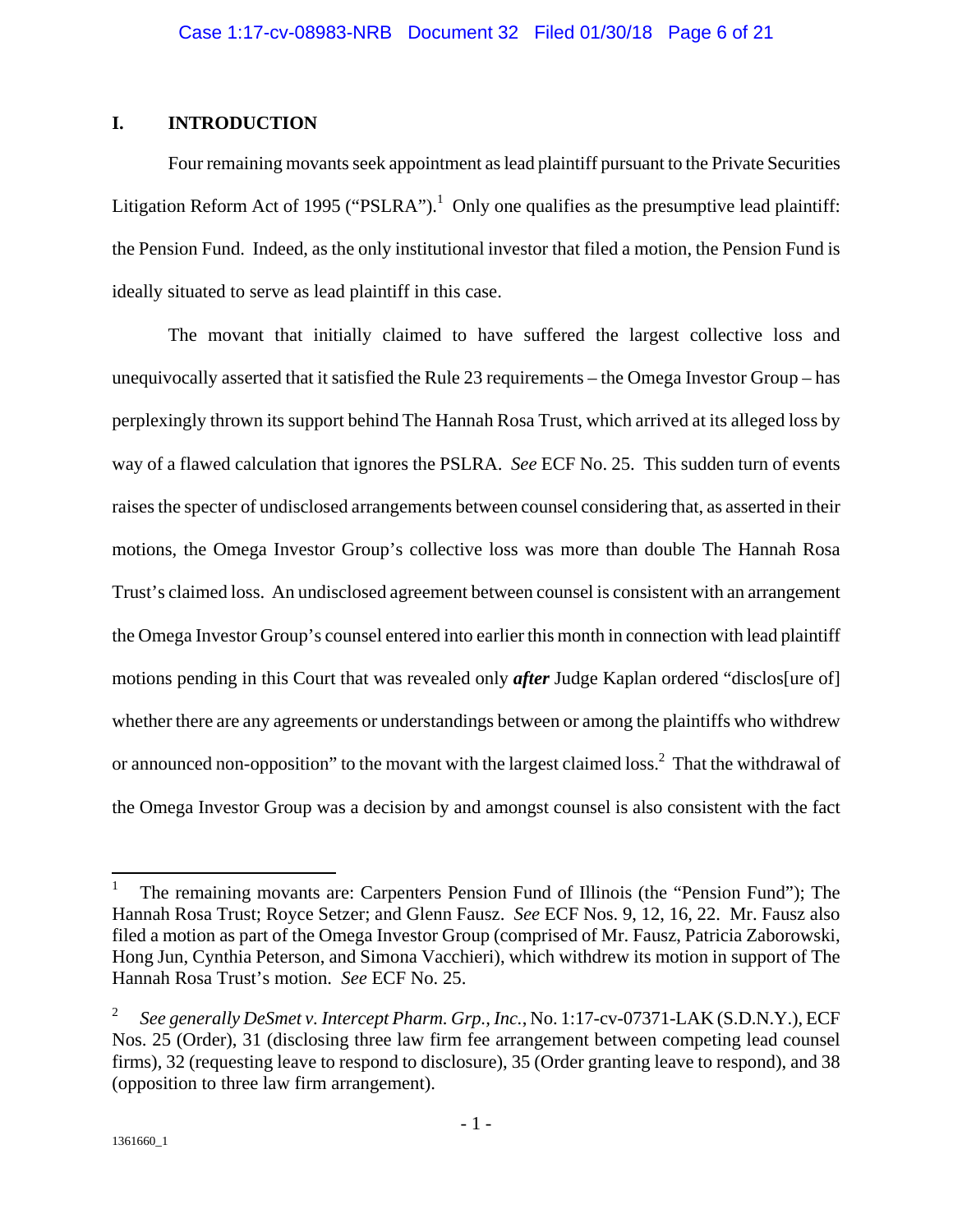#### Case 1:17-cv-08983-NRB Document 32 Filed 01/30/18 Page 7 of 21

that the Omega Investor Group is hobbled by other serious defects, including its failure to submit evidence of cohesion amongst the five strangers comprising the group. Highlighting that the balance between the Omega Investor Group and counsel tipped decidedly in favor of counsel calling the shots is that one member (Glenn Fausz) filed a competing motion with a different law firm, strongly suggesting that neither firm actually spoke with the individual(s) they purport to represent. *Compare* ECF No. 19 *with* ECF No. 22. Furthermore, all of the individual investors appear to have been solicited to join the case via an onslaught of *twenty-four* press releases issued by the law firms that represent them.

The various issues plaguing the competing movants militate strongly in favor of denying the competing motions and appointing the lone institutional investor with previous experience serving as lead plaintiff that selected a single, qualified law firm as the lead plaintiff in this case. *See generally In re Intercept Pharm., Inc. Sec. Litig.*, 1:14-cv-01123-NRB (S.D.N.Y.) (\$55 million settlement achieved by Robbins Geller for investors during two-day class period). The Pension Fund's motion should be granted.

#### **II. ARGUMENT**

"The purpose of appointing a Lead Plaintiff is to insure that the most capable plaintiff controls the litigation and protects the interests of the absent class members." *Xianglin Shi v. Sina Corp.*, 2005 WL 1561438, at \*5 (S.D.N.Y. July 1, 2005) (Buchwald, J.). And, in "'enacting the PSLRA, Congress expressed an intention to encourage institutional investors to step forward and assume the role of lead plaintiff in an effort to prevent lawyer-driven litigation." *Id*.<sup>3</sup> Indeed, "[b]ecause the size and experience of institutional investors can be of significant assistance to the prosecution of the action, a number of courts 'have understood [the PSLRA] to favor large

1

<sup>3</sup> Unless otherwise noted, all emphasis is added and all citations are omitted throughout.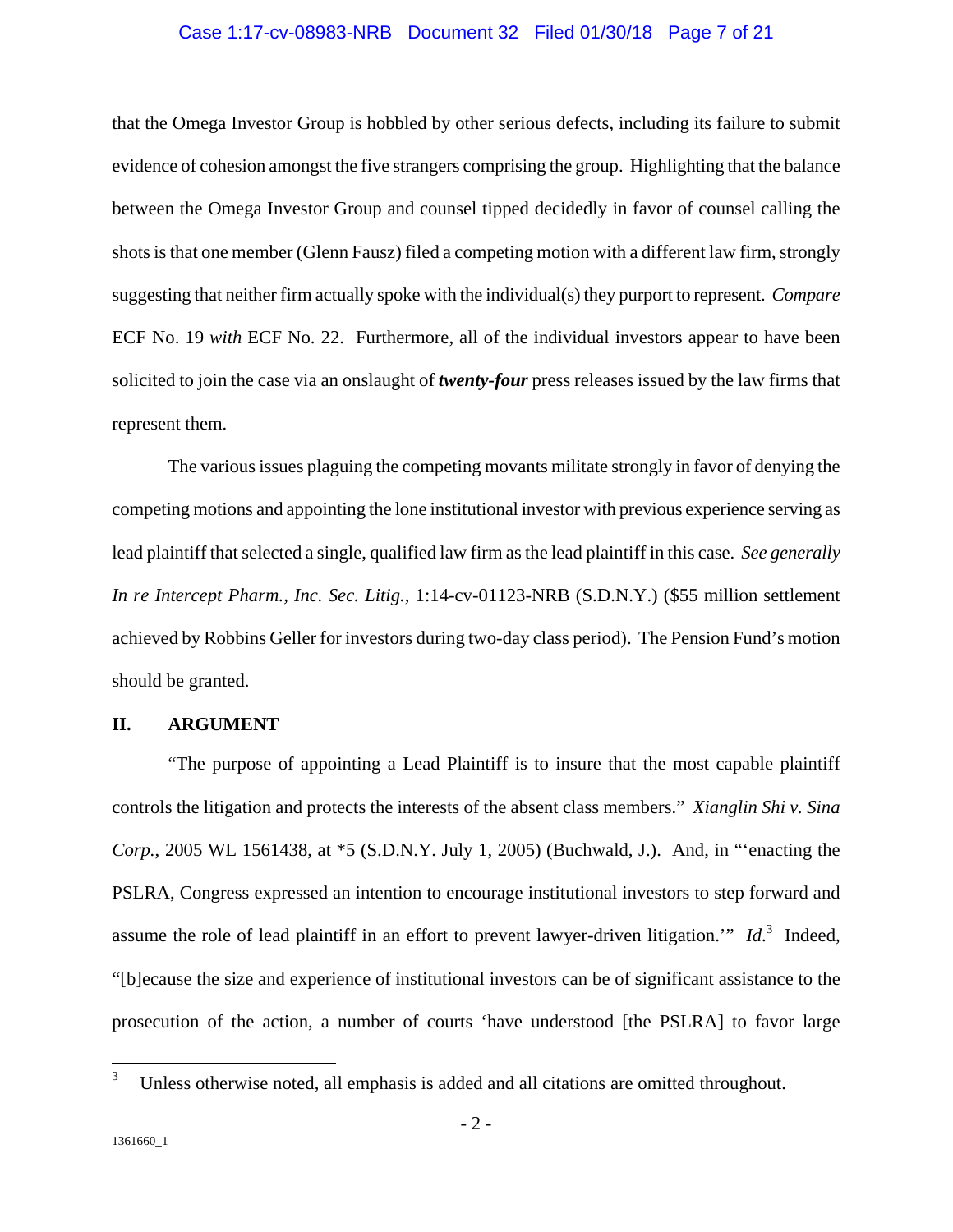#### Case 1:17-cv-08983-NRB Document 32 Filed 01/30/18 Page 8 of 21

institutional investors' as lead plaintiff." *Id.* (appointing institutional investors as lead plaintiff over individuals even though institutions' loss (\$190,248) was only 30% of the individuals' loss  $(\$570,438)$ ).

As in *Sina*, the movants that claim to have suffered larger losses than the Pension Fund are not suitable lead plaintiff candidates.

#### **A. None of the Individual Movants Can Trigger the Most Adequate Plaintiff Presumption**

There are several reasons why all of the individual investors are not qualified lead plaintiff candidates. Perhaps most concerning, the Omega Investor Group – a menagerie of previously unaffiliated individuals that did not evidence the group's cohesion – initially claimed to have suffered the largest collective loss and advocated its compliance with the Rule 23 requirements. *See* ECF No. 20 at 1, 5-9. The Omega Investor Group abruptly did an about face and now claims (without reason or explanation) that "The Hannah Rosa Trust appears to be the most adequate plaintiff." *See* ECF No. 25 at 2. The Omega Investor Group's curious opinion about a competing movant should be disregarded.<sup>4</sup>

That the views of the Omega Investor Group are entitled to no weight is supported by the fact that "group" member Glenn Fausz simultaneously filed dueling lead plaintiff motions with two different law firms and is competing with himself to serve as lead plaintiff. *See* ECF Nos. 19 (motion as part of Omega Investor Group requesting Pomerantz's appointment as lead counsel), ECF No. 22 (individual motion requesting Faruqi & Faruqi's appointment as lead counsel). Indeed, this confounding sequence of events indicates that Mr. Fausz either knowingly allowed two sets of

<sup>4</sup> *See In re eSpeed, Inc. Sec. Litig*., 232 F.R.D. 95, 100 (S.D.N.Y. 2005) (holding that "a group of unrelated investors should not be considered as lead plaintiff when that group would displace the institutional investor preferred by the PSLRA").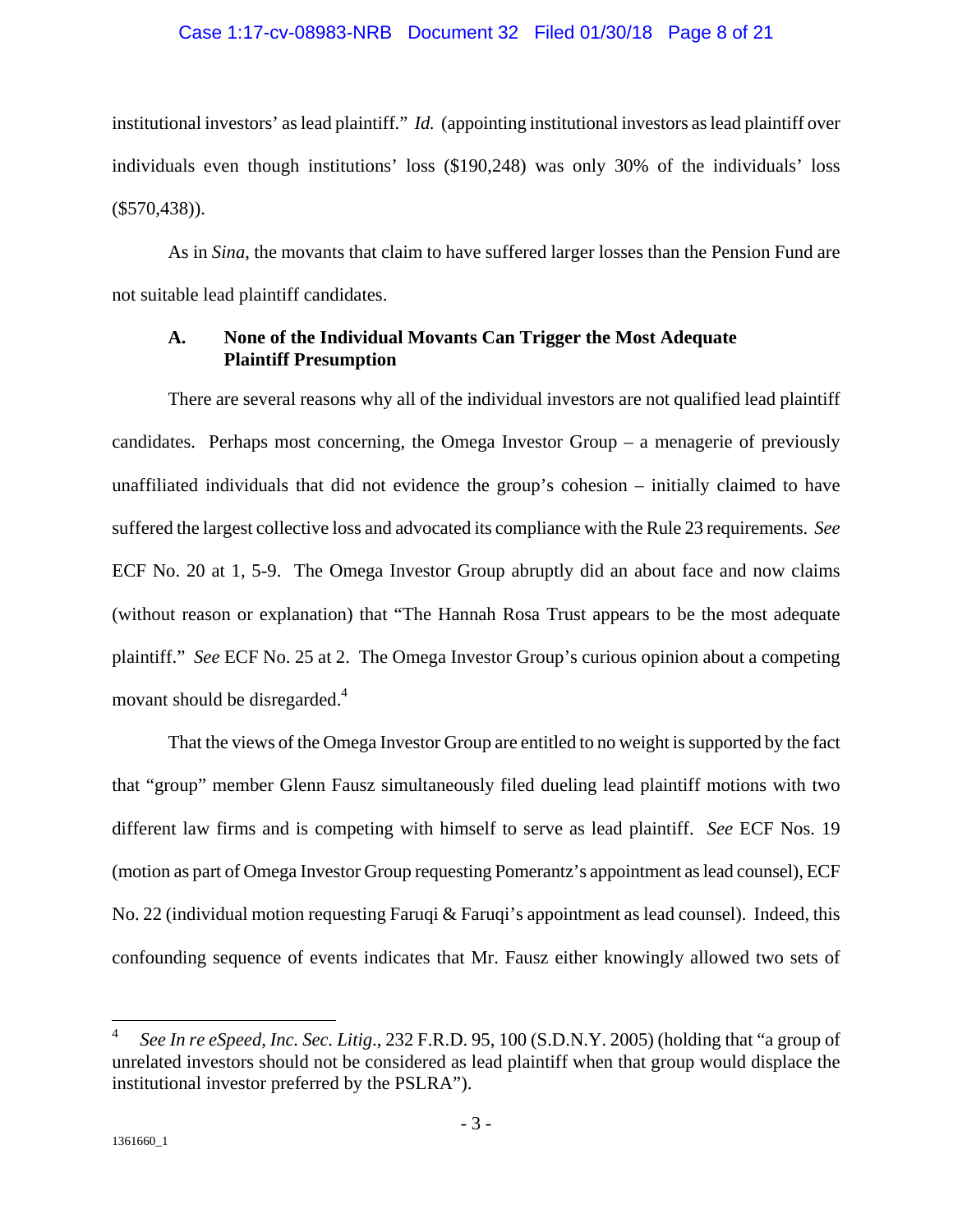#### Case 1:17-cv-08983-NRB Document 32 Filed 01/30/18 Page 9 of 21

lawyers to file competing motions or that he is completely unaware of who his counsel is, who his co-movants are, and he essentially lent his name to a lawsuit.<sup>5</sup> That counsel did not actually speak to Mr. Fausz – or possibly any of the individuals seeking appointment as lead plaintiff – before filing both of his motions is not remote speculation.

Recently, another district court *sua sponte* ordered all individual lead plaintiff applicants to file a declaration setting forth, among other facts: "(i) each individual's city and state of residence; (ii) each individual's occupation; (iii) whether and to what extent the moving individuals are familiar with one another; (iv) how each individual came to retain his/her respective lawyer(s); and (v) the general nature of each individual's investment in the [company]." *Desilvio v. Lion Biotechnologies, Inc*., No. 3:17-cv-02086-SI, Order re: Proposed Lead Plaintiffs, ECF No. 35 (N.D. Cal. July 7, 2017), attached as Exhibit 1 to the Declaration of David A. Rosenfeld in Support of Opposition to Competing Motions for Appointment as Lead Plaintiff ("Rosenfeld Opp. Decl."). Instead of providing the information the court ordered, movants represented by some of the very same counsel here withdrew the motions. *See Desilvio*, ECF No. 37.

Even more recently, Judge Kaplan ordered "disclos[ure of] whether there are any agreements or understandings between or among the plaintiffs who withdrew or announced non-opposition" to the movant with the largest claimed loss. *See DeSmet*, ECF No. 25 (Order). Thereafter, two of the law firms representing movants in this case disclosed a previously unknown fee arrangement between two competing movants. *See id.*, ECF No. 31. That motion is still being briefed. *Id.*, ECF

<sup>5</sup> *See Tsirekidze v. Syntax-Brillian Corp.*, 2008 WL 942273, at \*4 (D. Ariz. Apr. 7, 2008) (court determined that "blatant gaffe" by individual who moved against himself and claimed he "sent his lead-plaintiff certification to the wrong firm 'in error'" did "not bode well" for movant's ability to "lead this litigation"); *Singer v. Nicor, Inc.*, 2002 WL 31356419, at \*2 (N.D. Ill. Oct. 16, 2002) (viewing movant's "mis-communication" as a "more serious problem" because the movant's "unknowing retention of two different law firms and filing of two motions for appointment as lead plaintiff reveal conflicts . . . that make it unsuitable to make decisions on behalf of the class").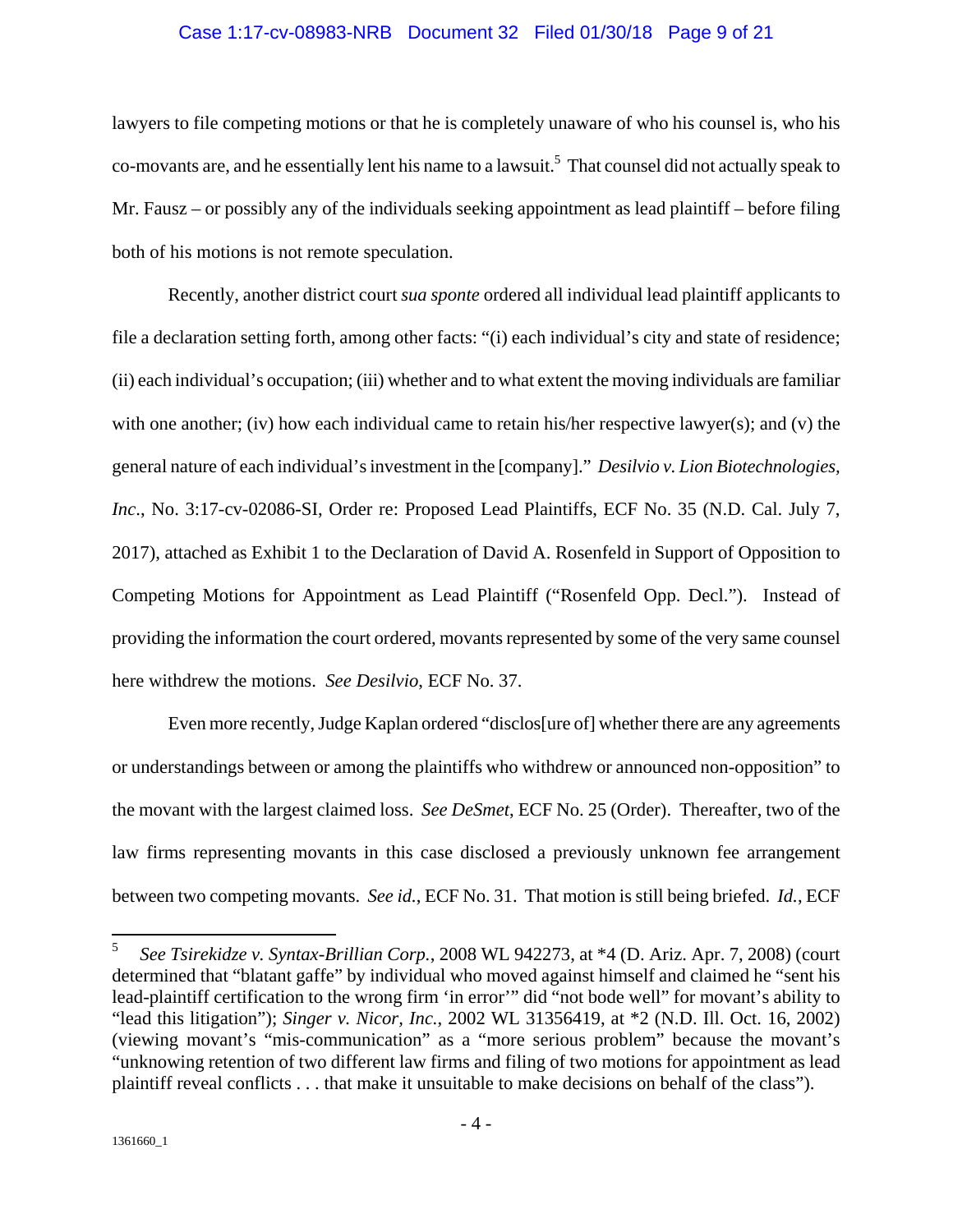### Case 1:17-cv-08983-NRB Document 32 Filed 01/30/18 Page 10 of 21

Nos. 32, 35, 38. In light of *DeSmet*, this Court should inquire as to whether any such agreements exist in this case, whether the clients are aware of and consented to the agreements before counsel agreed to them, and what the terms of any such agreements are.<sup>6</sup> Indeed, the PSLRA expressly requires that the lead plaintiff – *not counsel* – "select and retain counsel to represent the class." 15 U.S.C.  $$78u-4(a)(3)(B)(v)$ .

The *Desilvio* and *DeSmet* courts' attention to these issues involving barebones motions by individual investors is particularly warranted considering that counsel representing all of the individual movants here bombarded investors with *twenty-four* press releases repeatedly urging investors to contact them about the case:

### **Brower Piven Press Releases (The Hannah Rosa Trust's counsel):**

- SHAREHOLDER ALERT: Brower Piven Notifies Investors of Class Action Lawsuit And Encourages Those Who Have Losses In Excess Of \$100,000 From Investment In Omega Healthcare Investors, Inc. (NYSE:OHI) To Contact Brower Piven Before The Lead Plaintiff Deadline (dated 11/17/17);
- SHAREHOLDER ALERT: Brower Piven Encourages Investors Who Have Losses in Excess of \$100,000 from Investment in Omega Healthcare Investors, Inc. to Contact Brower Piven before the Lead Plaintiff Deadline in Class Action Lawsuit (dated 11/30/17);
- SHAREHOLDER ALERT: Brower Piven Encourages Investors Who Have Losses in Excess of \$100,000 from Investment in Omega Healthcare Investors, Inc. to Contact Brower Piven before the Lead Plaintiff Deadline in Class Action Lawsuit (dated 12/2/17);
- INVESTOR ALERT: Brower Piven Encourages Shareholders Who Have Losses In Excess Of \$100,000 From Investment In Omega Healthcare Investors, Inc.

<sup>6</sup> The PSLRA permits "discovery relating to whether a member or members of the purported plaintiff class is the most adequate plaintiff." 15 U.S.C. §78u-4(a)(3)(B)(iv). Based on the lack of any information surrounding the curious alliance between The Hannah Rosa Trust and the Omega Investor Group, discovery is warranted in this case. *See In re The Reserve Fund Sec. and Derivative Litig.*, No. 1:09-md-02011-PGG, Order at 1, ECF No. 73 (S.D.N.Y. Aug. 5, 2009) (ordering discovery in connection with lead plaintiff motions).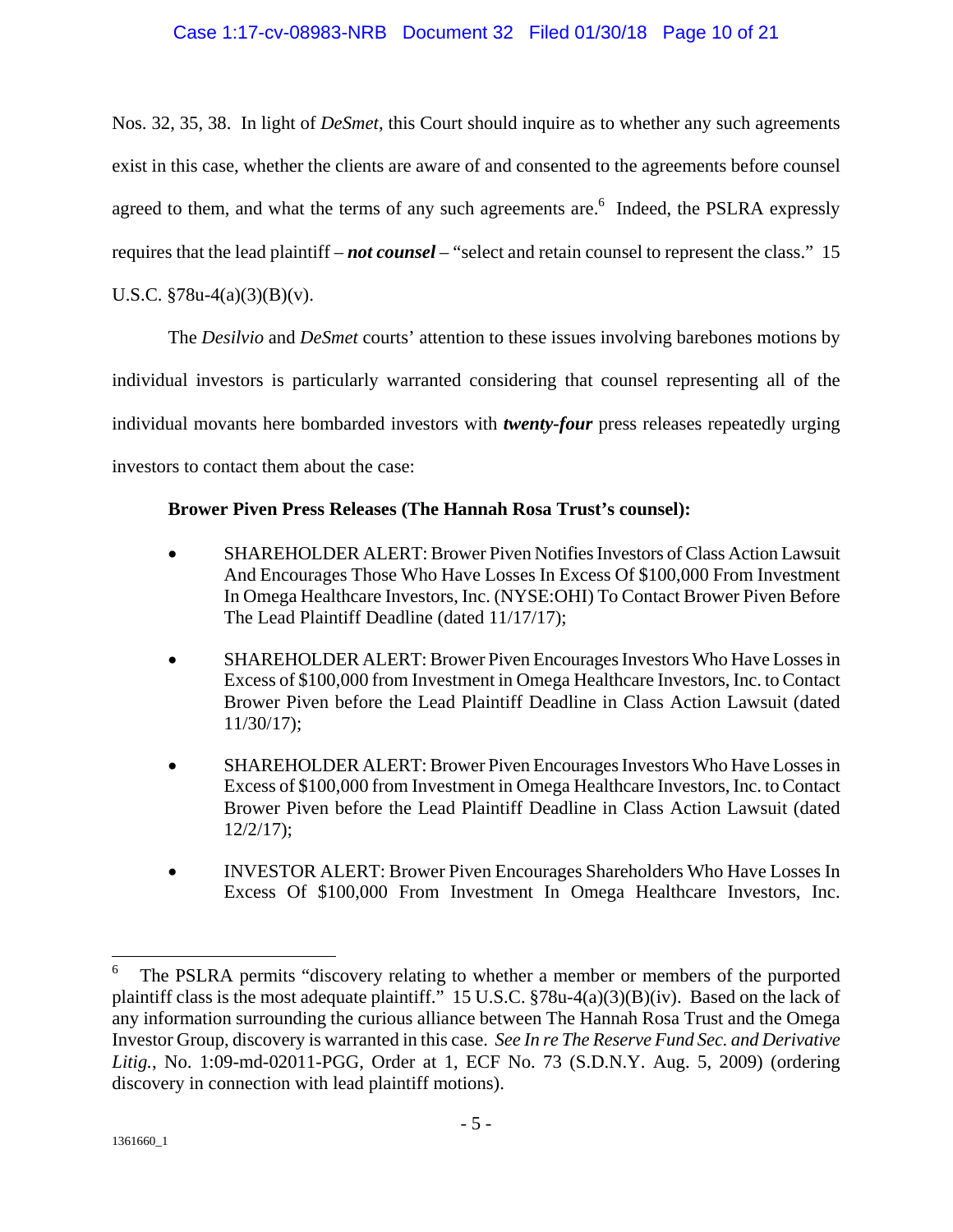(NYSE:OHI) To Contact Brower Piven Before The Lead Plaintiff Deadline In Class Action Lawsuit (dated 12/4/17);

- DEADLINE ALERT: Brower Piven Reminds Investors of Upcoming Deadline in Class Action Lawsuit and Encourages Shareholders Who Have Losses in Excess of \$100,000 from Investment in Omega Healthcare Investors, Inc. to Contact the Firm (dated 12/19/17); and
- FINAL DEADLINE ALERT: Brower Piven Reminds Shareholders Of Approaching Deadline In Class Action Lawsuit And Encourages Investors Who Have Losses In Excess Of \$100,000 From Investment In Omega Healthcare Investors, Inc. (NYSE:OHI) To Contact The Firm (dated 1/3/18).

### **Rosen Law Firm Press Releases (Royce Setzer's counsel):**

- EQUITY ALERT: Rosen Law Firm Announces Filing of Securities Class Action Lawsuit Against Omega Healthcare Investors, Inc. (dated 11/21/17);
- OHI LOSS NOTICE: Rosen Law Firm Reminds Omega Healthcare Investors, Inc. of Important Deadline in Class Action (dated 11/29/17);
- EQUITY ALERT: Rosen Law Firm Announces Filing of Securities Class Action Lawsuit Against Omega Healthcare Investors, Inc. OHI (dated 12/12/17);
- EQUITY ALERT: Rosen Law Firm Announces Filing of Securities Class Action Lawsuit Against Omega Healthcare Investors, Inc. – OHI (dated 12/13/17);
- OHI ALERT: Rosen Law Firm Reminds Omega Healthcare, Inc. Investors of Important Deadline in Class Action OHI (dated 12/26/17);
- OHI ALERT: Rosen Law Firm Reminds Omega Healthcare, Inc. Investors of Important Deadline in Class Action – OHI (dated 12/27/17);
- Rosen Law Firm Reminds Omega Healthcare, Investors Inc. Investors of Important January 16 Deadline in Class Action – OHI (dated 1/12/18); and
- Rosen Law Firm Reminds Omega Healthcare, Investors Inc. Investors of Important January 16 Deadline in Class Action – OHI (dated 1/13/18)

### **Pomerantz LLP Press Releases (Omega Investor Group's counsel):**

 SHAREHOLDER ALERT: Pomerantz Law Firm Announces the Filing of a Class Action against Omega Healthcare Investors, Inc. and Certain Officers OHI (dated 11/19/17);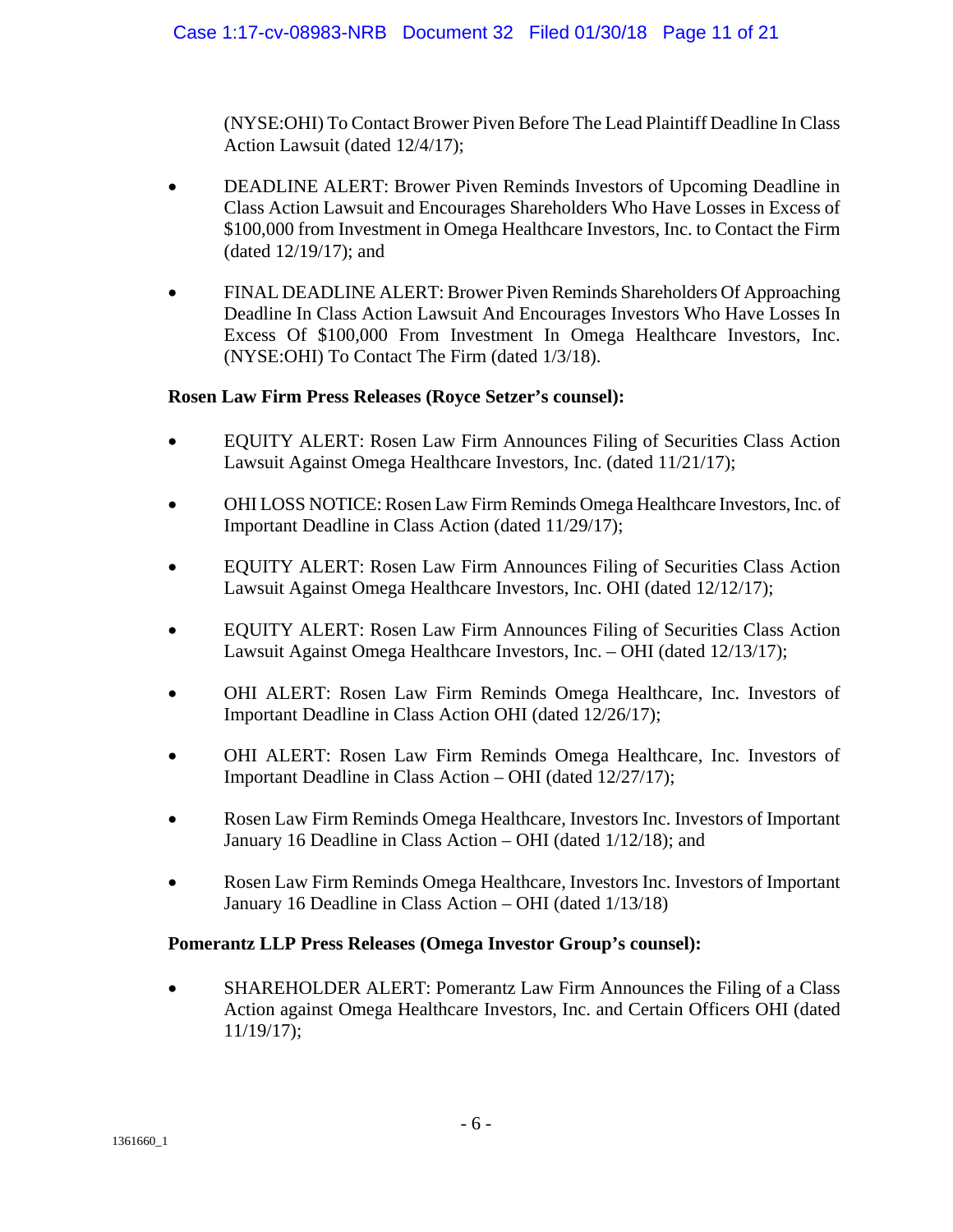- SHAREHOLDER ALERT: Pomerantz Law Firm Announces the Filing of a Class Action against Omega Healthcare Investors, Inc. and Certain Officers OHI (dated 11/20/17);
- SHAREHOLDER ALERT: Pomerantz Law Firm Reminds Shareholders with Losses on their Investment in Omega Healthcare Investors, Inc. of Class Action Lawsuit and Upcoming Deadline OHI (dated 12/9/17);
- SHAREHOLDER ALERT: Pomerantz Law Firm Reminds Shareholders with Losses on their Investment in Omega Healthcare Investors, Inc. of Class Action Lawsuit and Upcoming Deadline – OHI (dated 12/16/17);
- SHAREHOLDER ALERT: Pomerantz Law Firm Reminds Shareholders with Losses on their Investment in Omega Healthcare Investors, Inc. of Class Action Lawsuit and Upcoming Deadline – (dated 12/19/17); and
- SHAREHOLDER ALERT: Pomerantz Law Firm Reminds Shareholders with Losses on their Investment in Omega Healthcare Investors, Inc. of Class Action Lawsuit and Upcoming Deadline – OHI (dated 1/13/18).

### **Faruqi & Faruqi Press Releases (one of Mr. Fausz's two sets of counsel):**

- LEAD PLAINTIFF DEADLINE ALERT: Faruqi & Faruqi, LLP Encourages Investors Who Suffered Losses Exceeding \$100,000 in Omega Healthcare Investors, Inc. to Contact the Firm (dated 11/21/17);
- LEAD PLAINTIFF DEADLINE ALERT: Faruqi & Faruqi, LLP Encourages Investors Who Suffered Losses Exceeding \$100,000 In Omega Healthcare Investors, Inc. To Contact The Firm (dated 11/29/17);
- LEAD PLAINTIFF DEADLINE ALERT: Faruqi & Faruqi, LLP Encourages Investors Who Suffered Losses Exceeding \$100,000 In Omega Healthcare Investors, Inc. To Contact The Firm (dated 12/14/17); and
- LEAD PLAINTIFF DEADLINE ALERT: Faruqi & Faruqi, LLP Encourages Investors Who Suffered Losses Exceeding \$100,000 In Omega Healthcare Investors, Inc. To Contact The Firm (dated 12/27/17).

Rosenfeld Opp. Decl., Ex. 2.

The PSLRA was enacted to curb this type of lawyer-driven activity.<sup>7</sup> See Tsirekidze, 2008

WL 942273, at  $*4$  (denying group's motion because "[w]ithout determining the ethical implications

<u>.</u>

<sup>7</sup> One court has gone so far as to adopt a local rule to curtail the issuance of repeated press releases to drum up clients in securities cases. *See, e.g.*, N.D. Ga. LR 23.1C(4) & (a)(iii) (because "numerous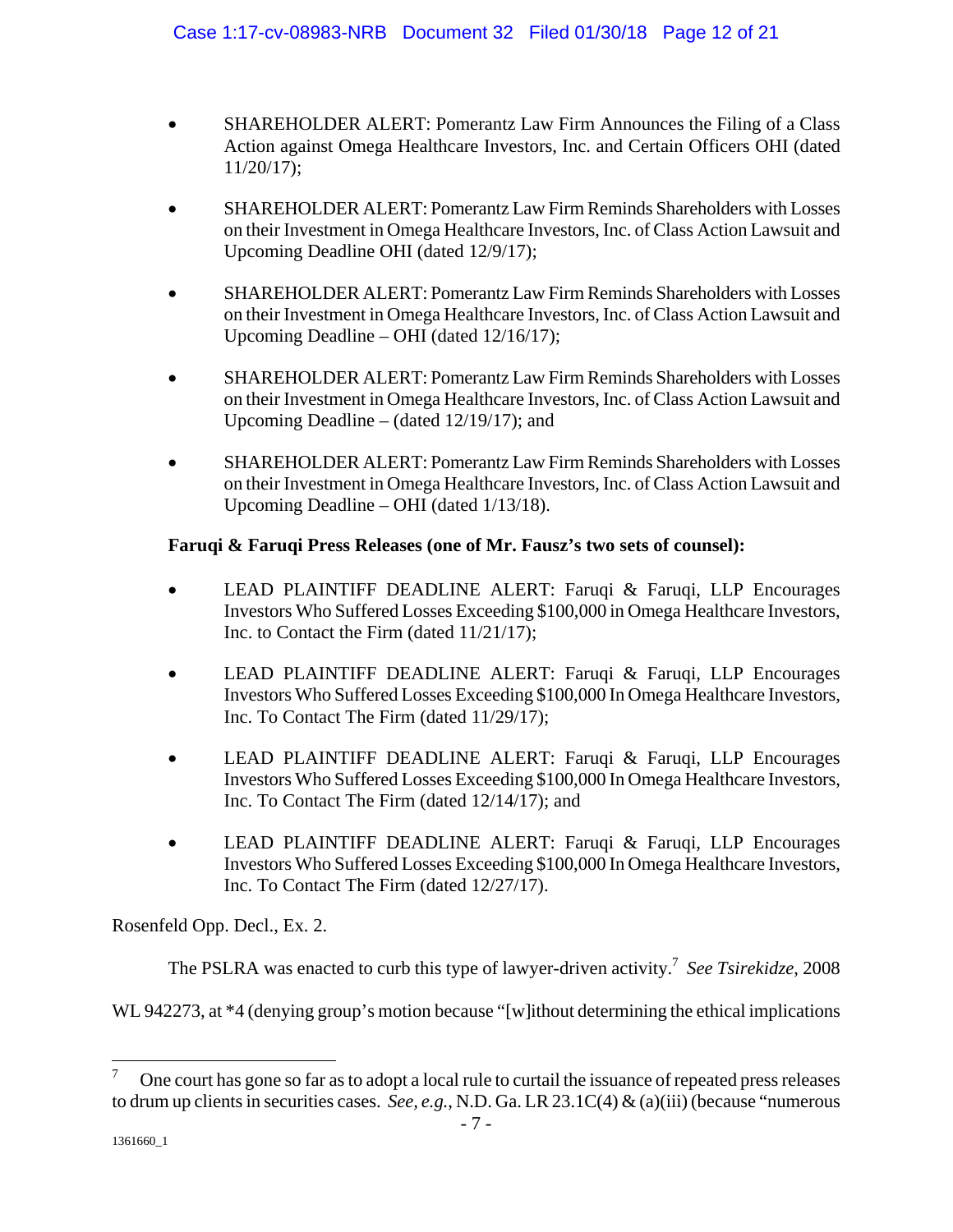#### Case 1:17-cv-08983-NRB Document 32 Filed 01/30/18 Page 13 of 21

of counsel's patent effort to solicit clients, we conclude that the Farrukh Group's formation runs directly contrary to the goals of the PSLRA – to reduce lawyer-driven litigation"); *Bowman v. Legato Sys.*, *Inc.*, 195 F.R.D. 655, 658 (N.D. Cal. 2000) (noting that "many district courts have rejected lead plaintiff applications from large, lawyer-solicited aggregations of shareholders") (citing cases). This Court should decline to reward counsels' efforts to "solicit clients and to create misleading forms of notice under the PSLRA that prompt plaintiffs to 'volunteer' as lead plaintiffs when they [may] think they are merely providing notice to preserve their claims." *Sakhrani v. Brightpoint, Inc., 78 F. Supp. 2d 845, 847 (S.D. Ind. 1999).*<sup>8</sup>

In short, based on the record before the Court, none of the individual investors qualify as the presumptive lead plaintiff. Their motions should all be denied.

notices of the same litigation have been released, thereby creating the potential for confusion for potential class members and potential damage to the interests of shareholders and businesses," court adopted a rule that "there shall be only one notice per law firm regardless of the number of complaints filed").

<sup>8</sup> *See also In re Muni. Mortg. & Equity, LLC, Sec. and Derivative Litig.*, No. 1:08-cv-00269-MJG, Memorandum and Order re: Lead Plaintiff Reconsideration at 6, ECF No. 123 (D. Md. Nov. 17, 2008) ("the MMA Group does not deny that counsel commenced the collection of the Group by means of an attorney generated solicitation" which "action is hardly consistent with the PSLRA policy disfavoring lawyer driven litigation") (Rosenfeld Opp. Decl., Ex. 3); *In re Vonage Initial Pub. Offering (IPO) Sec. Litig*., 2007 WL 2683636, at \*7-\*9 (D.N.J. Sept. 7, 2007) (finding no prima facie showing of adequacy where plaintiff's "understanding, based on the materials his counsel sent to him, was that he had to timely return his PSLRA certification to counsel or risk becoming ineligible to share in any recoveries the class may later obtain" and, after movant's deposition, court was "unconvinced that Mr. Guzhagin was fully aware of the situation prior to selecting counsel or that he is sophisticated enough to lead the litigation"); *In re Bally Total Fitness Sec. Litig*., 2005 WL 627960, at \*2 (N.D. Ill. Mar. 15, 2005) (lamenting "powerful incentives for lawyers competing to represent the class to solicit clients and to create misleading forms of notice under the PSLRA that prompt plaintiffs to 'volunteer' as lead plaintiffs when they think they are merely providing notice to preserve their claims"); *In re Conseco, Inc. Sec. Litig.*, 120 F. Supp. 2d 729, 733 (S.D. Ind. 2000) (noting that "firms . . . sent numerous notices over the press wire, in what other courts have described as an attempt to recruit potential plaintiffs").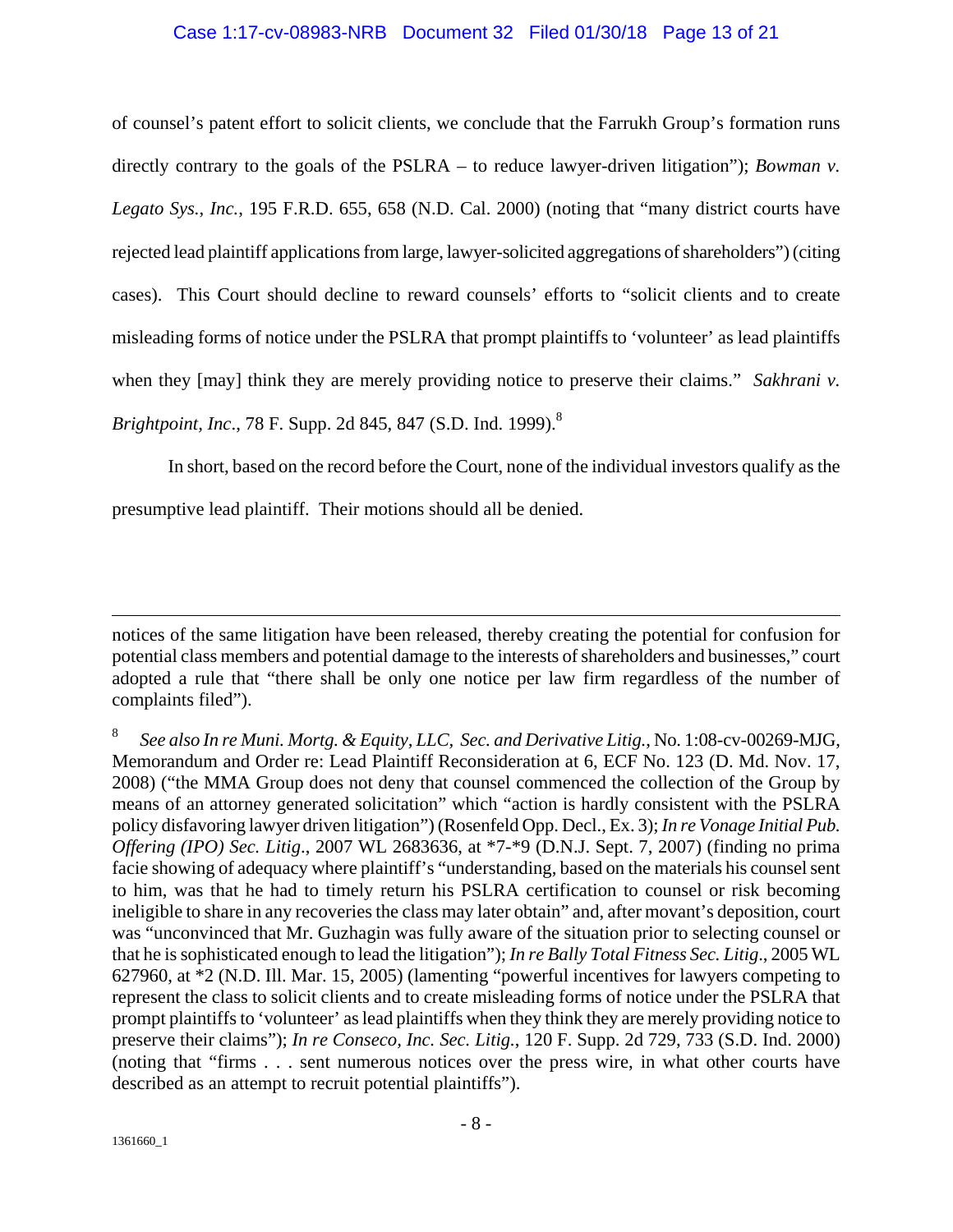#### **B. The Hannah Rosa Trust's Counsel Advocates a Flawed – and Overwhelmingly Rejected – Method to Estimate Losses and Misleadingly Claims that Courts Have Adopted Its Method**

Another reason compelling denial of The Hannah Rosa Trust's motion is its counsel's advocacy of a legal contention that conflicts with the PSLRA, which is compounded by its inaccurate citation to decisions it claims have "approved and recognized this method." *See* ECF No. 13 at 7 n.3; *see also* ECF No. 14-2 (explaining *Dura* method).

Judge Gardephe recently addressed this very issue and soundly rejected The Hannah Rosa Trust's counsel's so-called "*Dura* method." *Sallustro v. CannaVest Corp*., 93 F. Supp. 3d 265, 275- 76 (S.D.N.Y. 2015). Under Brower Piven's new method, as in *Sallustro*, "'*Dura* loss is calculated by crediting only the stock price declines caused by the alleged corrective disclosures,' and purchase price is irrelevant." *Id.* at 275; *see also* ECF No. 14-2 (failing to take into account purchase price). Yet, as Judge Gardephe recognized, Brower Piven's "new loss model – which renders purchase price irrelevant – is inconsistent with the statutory scheme and with *Dura* itself." *Id.* at 276.

Indeed, "the PSLRA provides for a statutory cap on damages that is calculated based on the 'difference between the purchase or sale price paid . . . by the plaintiff for the subject security and the mean trading price of that security during the 90–day period beginning on the date on which [disclosure is made]." *Id.* (quoting 15 U.S.C. §78u-4(e)(1)). As Judge Gardephe duly noted, "[g]iven the statutory scheme, it would be odd to apply a loss model that precludes any reference to purchase price." *Id.*; *see also id.* at 276 & n.11 (recognizing that the "application of [Brower Piven's] proposed new loss model leads to absurd results").

"Moreover, *Dura* mandates no such approach." *Id.* "*Dura* merely holds that, in fraud-onthe-market cases, 'an inflated purchase price will not itself constitute or proximately cause the relevant economic loss.'" *Id.* (quoting *Dura Pharm. v. Broudo*, 544 U.S. 336, 342 (2005)). "But in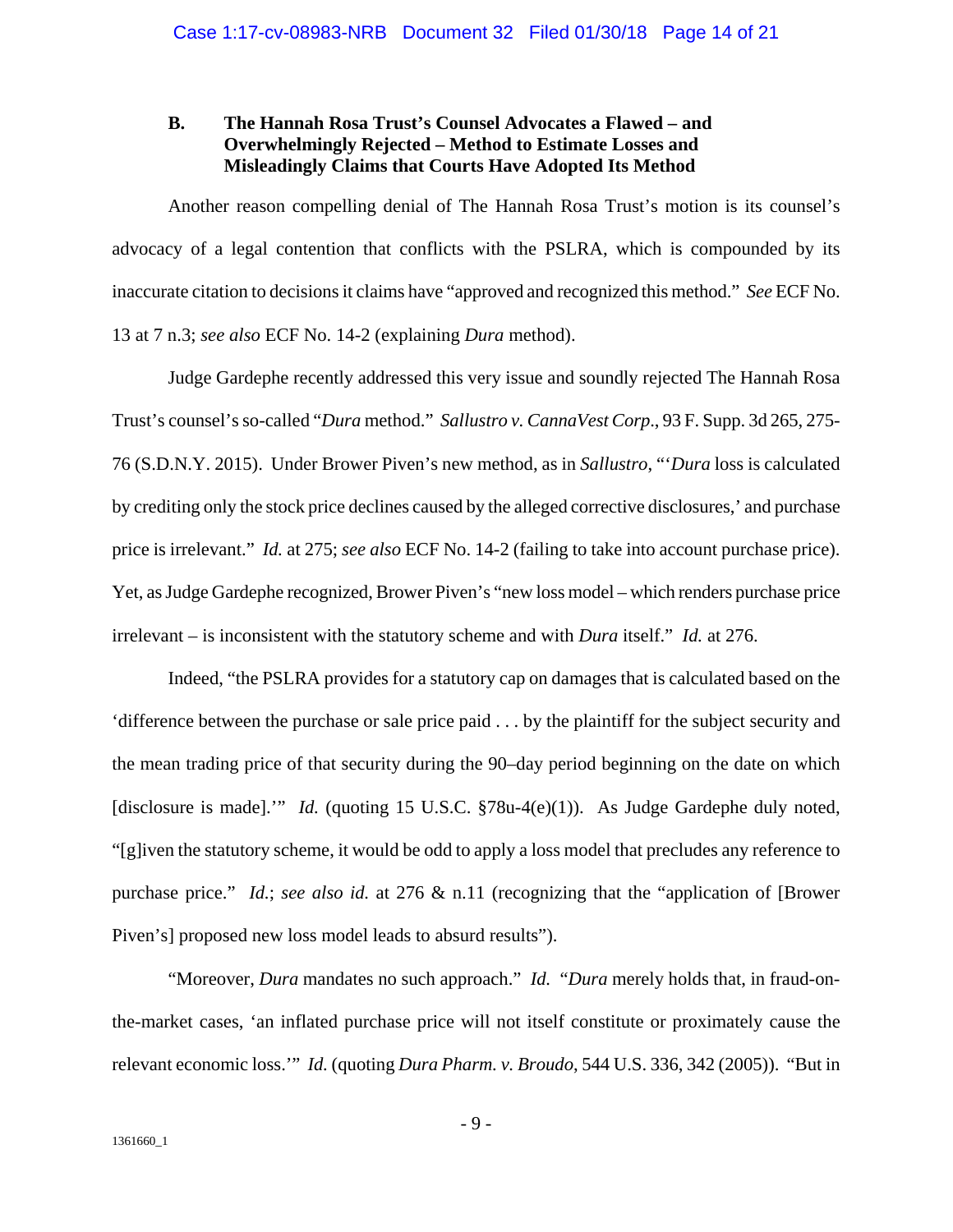#### Case 1:17-cv-08983-NRB Document 32 Filed 01/30/18 Page 15 of 21

holding that a plaintiff must plead loss causation – *i.e*., a sale or retention of stock after a corrective disclosure – the Supreme Court did not rule that purchase price is irrelevant." *Id.* "To the contrary, the Supreme Court repeatedly states that purchase price might prove relevant to loss analysis." *Id.* (citing *Dura*, 544 U.S. at 343). "In sum, *Dura* does not state that purchase price plays no role in loss analysis, nor does its logic require such an approach." *Id.* at 277.

Finally, as Judge Gardephe stated, "countless decisions in this District have— in the context of selecting lead plaintiff—premised discussions of loss in part on purchase price." *Id.* (citing a dozen cases). As such, the "adoption of a standard in which purchase price never plays a part in determining loss would work a radical change in the law." *Id.* In short, "*Dura* requires no such result," and the cases Brower Piven cites in support of this method do not so hold. *Id.*; *see also Fialkov v. Celladon Corp*., 2015 WL 11658717, at \*5 (S.D. Cal. Dec. 9, 2015) (rejecting Brower Piven's novel method as inconsistent with *Dura* and the PSLRA as it "declines to account for the purchase price").

Not only does Brower Piven's method conflict with the PSLRA and *Dura*, the cases Brower Piven cites in support of its new method do *not* approve of its new-fangled (and oft-rejected) method or even consider the method. *See* ECF No. 13 at 7 n.3 (citing cases). In fact, the very first case cited, *Prefontaine v. Research In Motion Ltd*., 2012 U.S. Dist. LEXIS 4238, at \*9-\*10 (S.D.N.Y. Jan. 5, 2012), *does not cite Dura anywhere in the decision and the movants' loss calculation methods were not addressed at all*. *Id.*<sup>9</sup> Most of the other cases *exclusively* rely on *Dura* expressly

<sup>9</sup> One other case Brower Piven relied upon, *Shah v. GenVec, Inc*., No. 8:12-00341-DKC, Memorandum Opinion at 2, ECF No. 14 (D. Md. Apr. 26, 2012), was an *unopposed motion* filed by Brower Piven. *Id.* (noting "[n]o opposition has been filed and no other shareholder has sought to be named lead plaintiff"). To state the obvious, as an unopposed motion, no movant was able to inform that court that the loss analysis conflicted with the PSLRA and *Dura* and should have been rejected. Equally as important, the *Shah* court merely accepted Brower Piven's calculation at face value; the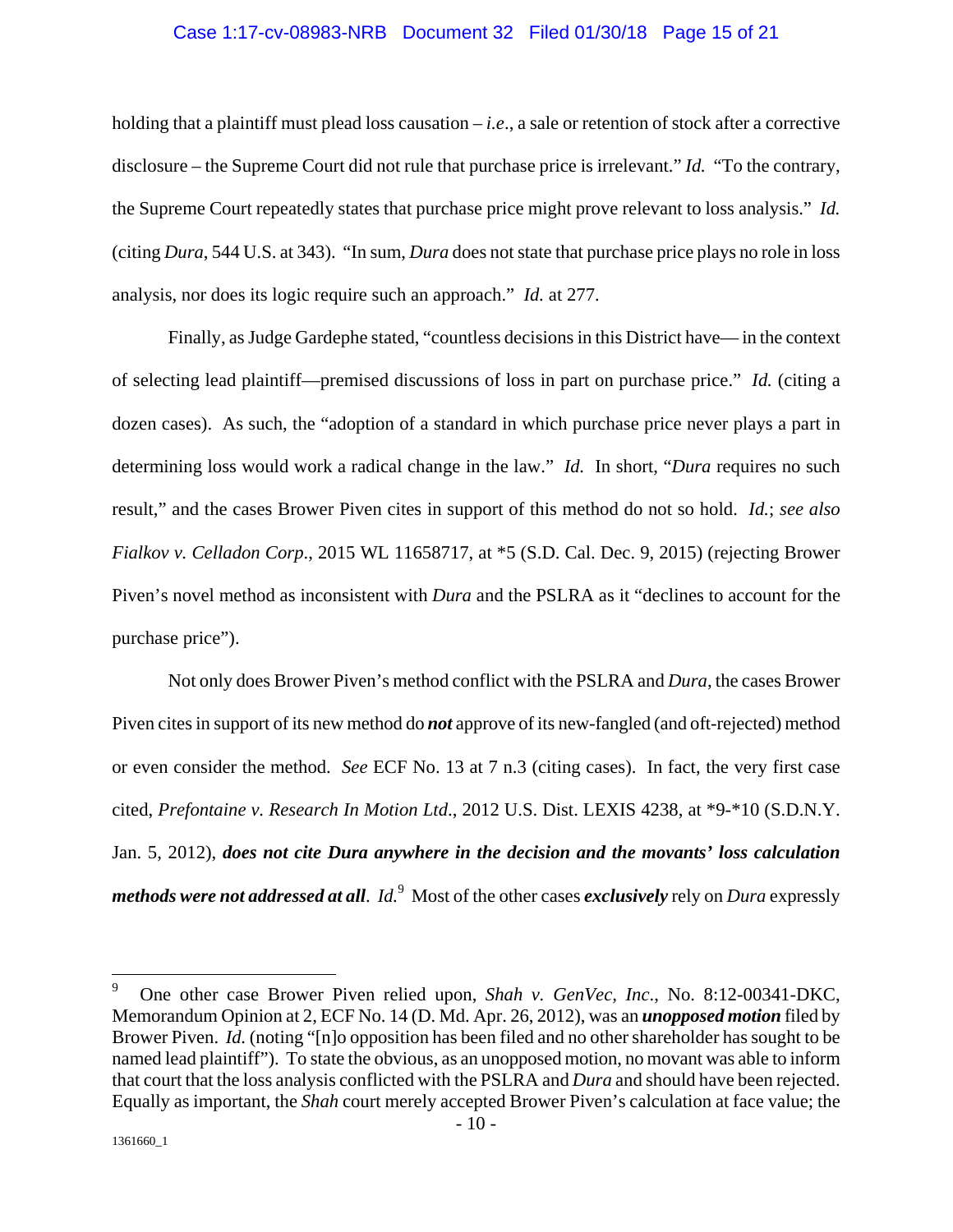#### Case 1:17-cv-08983-NRB Document 32 Filed 01/30/18 Page 16 of 21

in the context of assessing a movant's ability to assert loss causation and whether a movant sold its shares before any alleged disclosures (*i.e.,* whether a movant has a "recoverable loss"), and actually take the purchase price into account. *See Marjanian v. Allied Nevada Gold Corp.,* 2015 U.S. Dist. LEXIS 2782, at \*23-\*26 (D. Nev. Jan. 8, 2015) (citing *Dura* to "calculate *recoverable losses*" in the context of a "partial corrective disclosure," crediting movant's argument that method was flawed because it failed to take purchase price into account and crediting calculation of losses that did take purchase price into account). $^{10}$ 

Finally, Judge Gardephe rejected the lone case that does discuss Brower Piven's new method – *Espinoza v. Whiting*, 2013 WL 171850 (E.D. Mo. Jan. 16, 2013) – because it "contains little analysis" and "cites no supporting cases." *Sallustro*, 93 F. Supp. 3d at 276. In fact, "*Espinoza*  itself has never been cited or relied on by another court." *Id.*

Brower Piven's attempt to induce this Court to endorse a method that runs directly counter to

the PSLRA and *Dura* weighs against its appointment as lead counsel for the putative class here.

# **C. The Pension Fund Is the Presumptive Lead Plaintiff**

The Pension Fund is the only movant before the Court that possesses experience serving as

court did not discuss the method or cite *Dura* in the decision. *Id.* Consequently, this unopposed decision that does not even discuss the loss calculation method is hardly an endorsement.

<sup>10</sup> *See In re K-V Pharm. Co. Sec. Litig.,* 2012 WL 1570118, at \*4 (E.D. Mo. May 3, 2012) (explaining that "Courts following *Dura* look only at those *recoverable losses* caused by the alleged fraud-on-the-market when determining lead plaintiff" without any further discussion of loss calculations); *Perlmutter v. Intuitive Surgical, Inc*., 2011 WL 566814, at \*4 (N.D. Cal. Feb. 15, 2011) (explaining that "some district courts decided, in light of *Dura*, not to consider losses resulting from stock trades that occurred prior to any disclosure of the defendant's fraud," using "*recoverable damages*" and "actual losses" to assess movants' interests and disqualifying movant that sold all of its shares before a partial disclosure and had no recoverable loss); *In re Comverse Tech., Inc. Sec. Litig*., 2007 WL 680779, at \*4 (E.D.N.Y. Mar. 2, 2007) (recognizing that "it is clear that under *Dura*  and its progeny, any losses that  $P \& P$  may have incurred before Comverse's misconduct was ever disclosed to the public are not recoverable" and that "any such losses must not be considered in the *recoverable losses* calculation that courts engage in when selecting a lead plaintiff").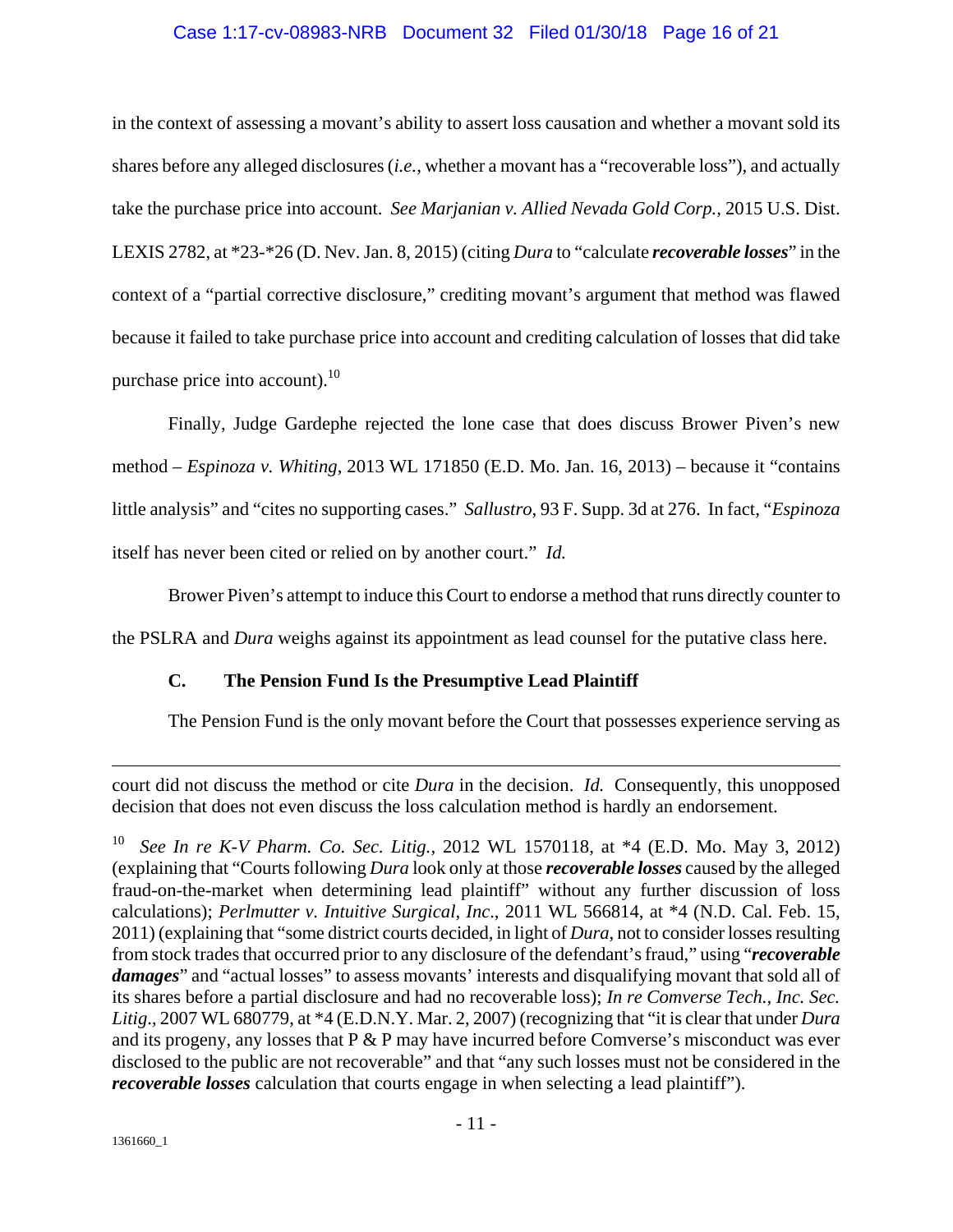#### Case 1:17-cv-08983-NRB Document 32 Filed 01/30/18 Page 17 of 21

lead plaintiff and is an institutional investor. This is certainly a key part of the Court's assessment of which movant is the most adequate as "Congress enacted the PSLRA in 1995 with the consideration that the best way to prevent lawyer-driven litigation was to encourage institutional investors to serve as lead plaintiffs." *Juliar v. SunOpta Inc*., 2009 WL 1955237, at \*2 (S.D.N.Y. Jan. 30, 2009); *In re Oxford Health Plans, Inc. Sec. Litig.*, 182 F.R.D. 42, 43-44 (S.D.N.Y. 1998).<sup>11</sup> "This goal could best be achieved, according to Congress, by encouraging institutional investors to serve as lead plaintiffs." *Pirelli Armstrong Tire Corp. Retiree Med. Benefits Trust v. LaBranche & Co*., 229 F.R.D. 395, 402 (S.D.N.Y. 2004); H.R. Conf. Rep. No. 104-369 (1995), *reprinted in* 1995 U.S.C.C.A.N. 679, 731-33.<sup>12</sup>

As a result, "'many courts have demonstrated a clear preference for institutional investors to be appointed as lead plaintiffs.'" *Reitan v. China Mobile Games & Entm't Grp., Ltd.*, 68 F. Supp. 3d 390, 396 (S.D.N.Y. 2014). In fact, "[t]his preference has been determinative in other cases, even when an institutional investor has a slightly lower loss than another potential lead plaintiff." *In re Gentiva Sec. Litig*., 281 F.R.D. 108, 113 (E.D.N.Y. 2012); *SunOpta*, 2009 U.S. WL 1955237, at \*2 (appointing institutional investor over an individual investor with larger losses); *Malasky v.* 

1

<sup>11</sup> *See* H.R. Conf. Rep. No. 104-369, at \*34 (1995), *reprinted in* 1995 U.S.C.C.A.N. 730, 733 (1995) (explaining that "increasing the role of institutional investors in class actions will ultimately benefit shareholders and assist courts by improving the quality of representation in securities class actions"); S. Rep. No. 104–98, at 11 (1995), *reprinted in* 1995 U.S.C.C.A.N. 679, 690 ("The Committee intends to increase the likelihood that institutional investors will serve as lead plaintiffs by requiring the court to presume that the member of the purported class with the largest financial stake in the relief sought is the 'most adequate plaintiff.'").

<sup>12</sup> *See also Glauser v. EVCI Ctr. Colls. Holding Corp*., 236 F.R.D. 184, 188 (S.D.N.Y. 2006) ("'[T]he PSLRA was passed . . . to increase the likelihood that institutional investors would serve as lead plaintiffs in actions such as this one.'"); *In re eSpeed, Inc. Sec. Litig*., 232 F.R.D. 95, 99 (S.D.N.Y. 2005) ("[T]he PSLRA was designed to favor institutional investors[.]").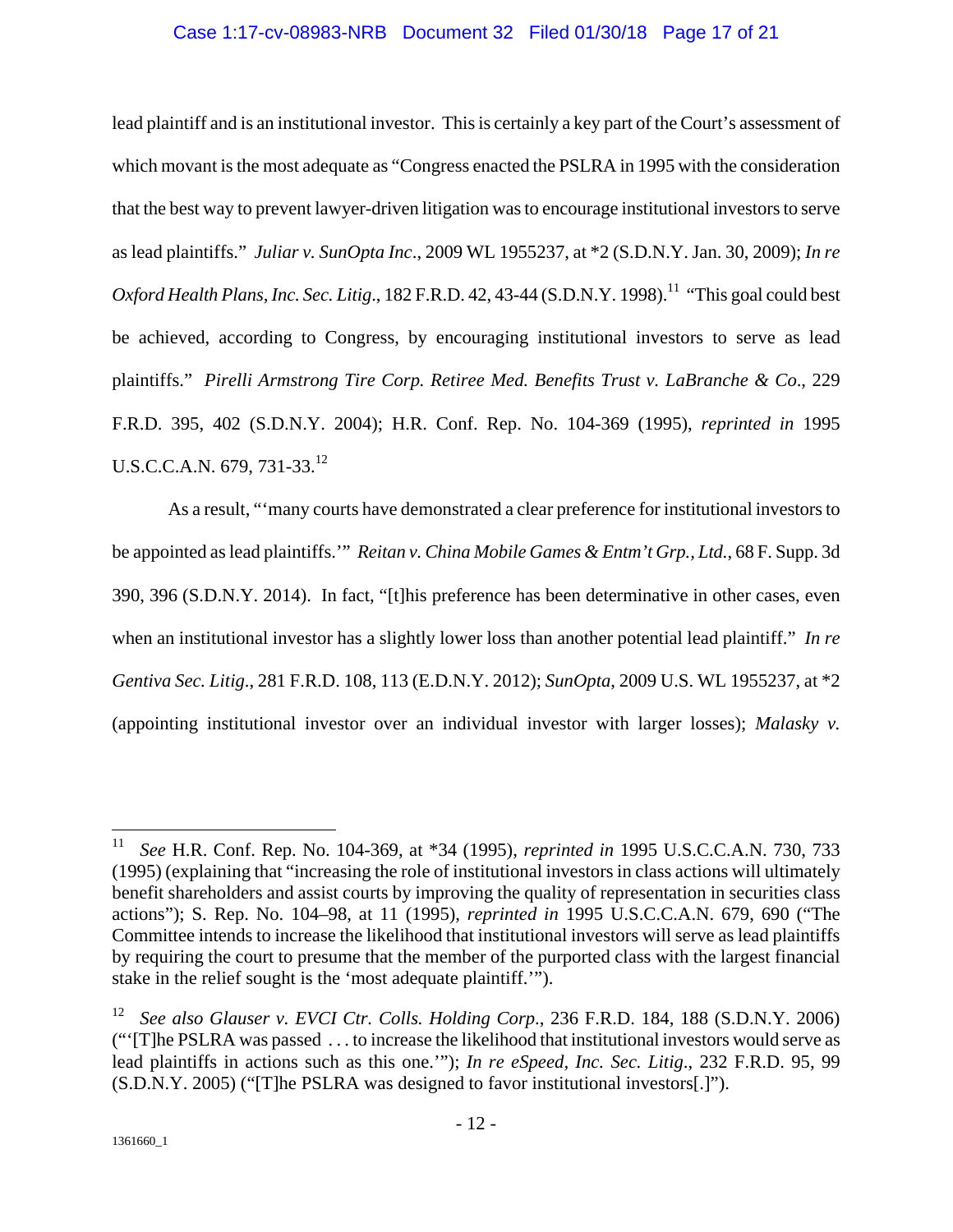*IAC/InteractiveCorp*, 2004 WL 2980085, at \*4 (S.D.N.Y. Dec. 21, 2004) (finding institutional investor status determinative in appointing lead plaintiff).

The Pension Fund is a multi-employer, defined benefit fund based in Illinois. With approximately \$1.8 billion in assets under management, the Pension Fund provides pension services and benefits to more than 17,900 participants. Importantly, the Pension Fund is well-versed in the obligations and responsibilities of a lead plaintiff based on its prior service as lead plaintiff in securities cases.

As an institutional investor with prior service as lead plaintiff that suffered a substantial loss and selected qualified counsel, the Pension Fund is the paradigmatic lead plaintiff candidate. Its motion should be granted.

#### **D. Both of Mr. Fausz's Motions Should Be Denied**

Beyond his dueling motions and retention of two different law firms, Mr. Fausz claims to have suffered a smaller loss than the Pension Fund. *See* ECF No. 23 at 8; *see also Tsirekidze*, 2008 WL 942273, at  $*4$  (movant disqualified from consideration by "blatant gaffe" of moving against himself with two different law firms). As such, the Court cannot consider his motions unless the presumption in favor of appointing the Pension Fund as lead plaintiff is sufficiently rebutted. 15 U.S.C. §78u-4(a)(3)(B)(iii)(II). Here, because the Pension Fund is willing to serve and satisfies the Rule 23 requirements, Mr. Fausz's two motions should be denied.

### **III. CONCLUSION**

The competing individual movants cannot trigger the PSLRA's most adequate plaintiff presumption. Their motions should be denied.

DATED: January 30, 2018 Respectfully submitted,

s/ David A. Rosenfeld DAVID A. ROSENFELD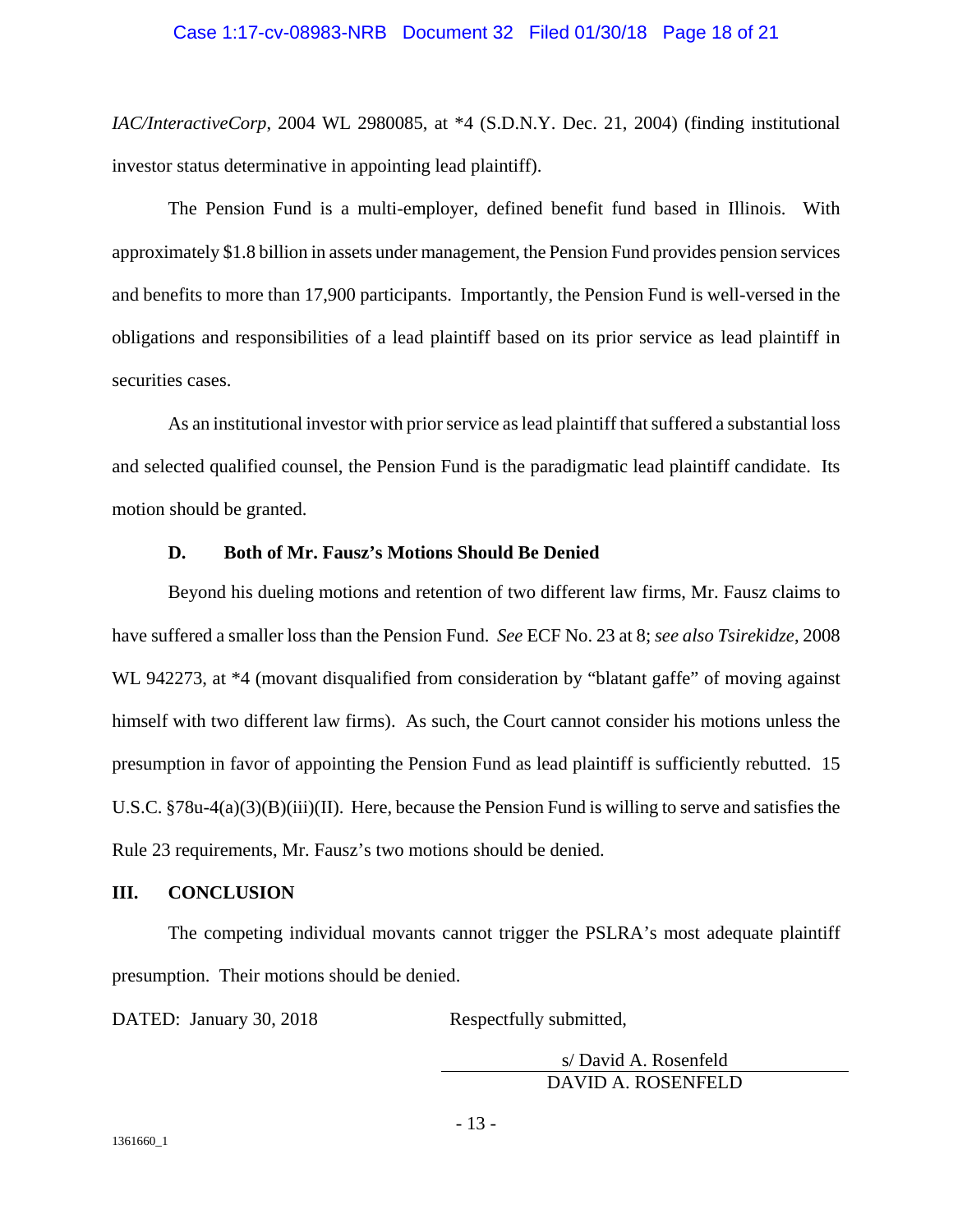ROBBINS GELLER RUDMAN & DOWD LLP SAMUEL H. RUDMAN DAVID A. ROSENFELD 58 South Service Road, Suite 200 Melville, NY 11747 Telephone: 631/367-7100 631/367-1173 (fax) srudman@rgrdlaw.com drosenfeld@rgrdlaw.com

ROBBINS GELLER RUDMAN & DOWD LLP TOR GRONBORG TRIG R. SMITH DANIELLE S. MYERS 655 West Broadway, Suite 1900 San Diego, CA 92101 Telephone: 619/231-1058 619/231-7423 (fax) torg@rgrdlaw.com tsmith@rgrdlaw.com dmyers@rgrdlaw.com

[Proposed] Lead Counsel for Plaintiff

CAVANAGH & O'HARA JOHN T. LONG 2319 West Jefferson Street Springfield, IL 62702 Telephone: 217/544-1771 217/544-9894 (fax)

Additional Counsel for Plaintiff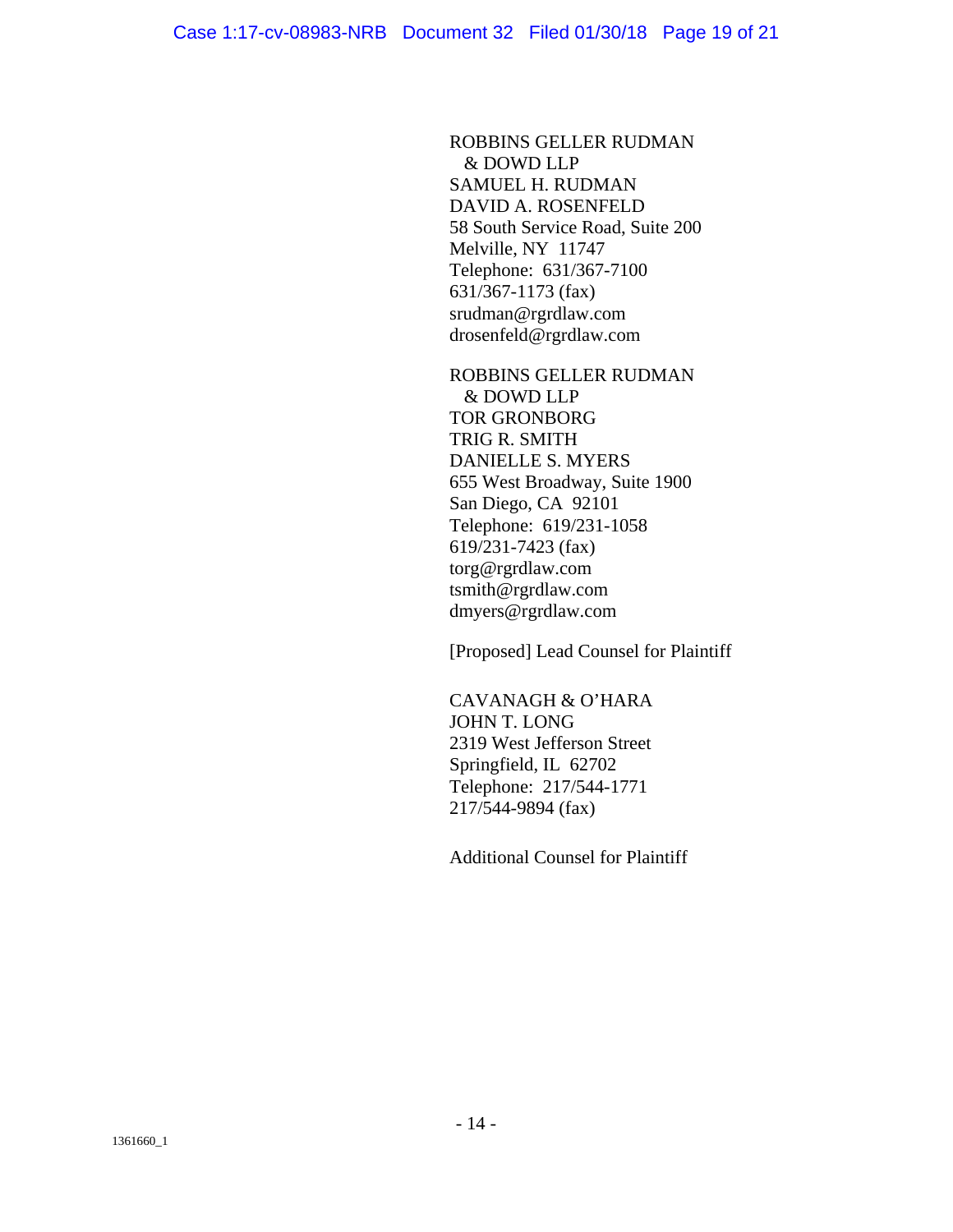#### CERTIFICATE OF SERVICE

I hereby certify that on January 30, 2018, I authorized the electronic filing of the foregoing with the Clerk of the Court using the CM/ECF system which will send notification of such filing to the e-mail addresses denoted on the attached Electronic Mail Notice List, and I hereby certify that I caused to be mailed the foregoing document or paper via the United States Postal Service to the non-CM/ECF participants indicated on the attached Manual Notice List.

I certify under penalty of perjury under the laws of the United States of America that the foregoing is true and correct. Executed on January 30, 2018.

> s/ David A. Rosenfeld DAVID A. ROSENFELD

ROBBINS GELLER RUDMAN & DOWD LLP 58 South Service Road, Suite 200 Melville, NY 11747 Telephone: 631/367-7100 631/367-1173 (fax)

E-mail:drosenfeld@rgrdlaw.com